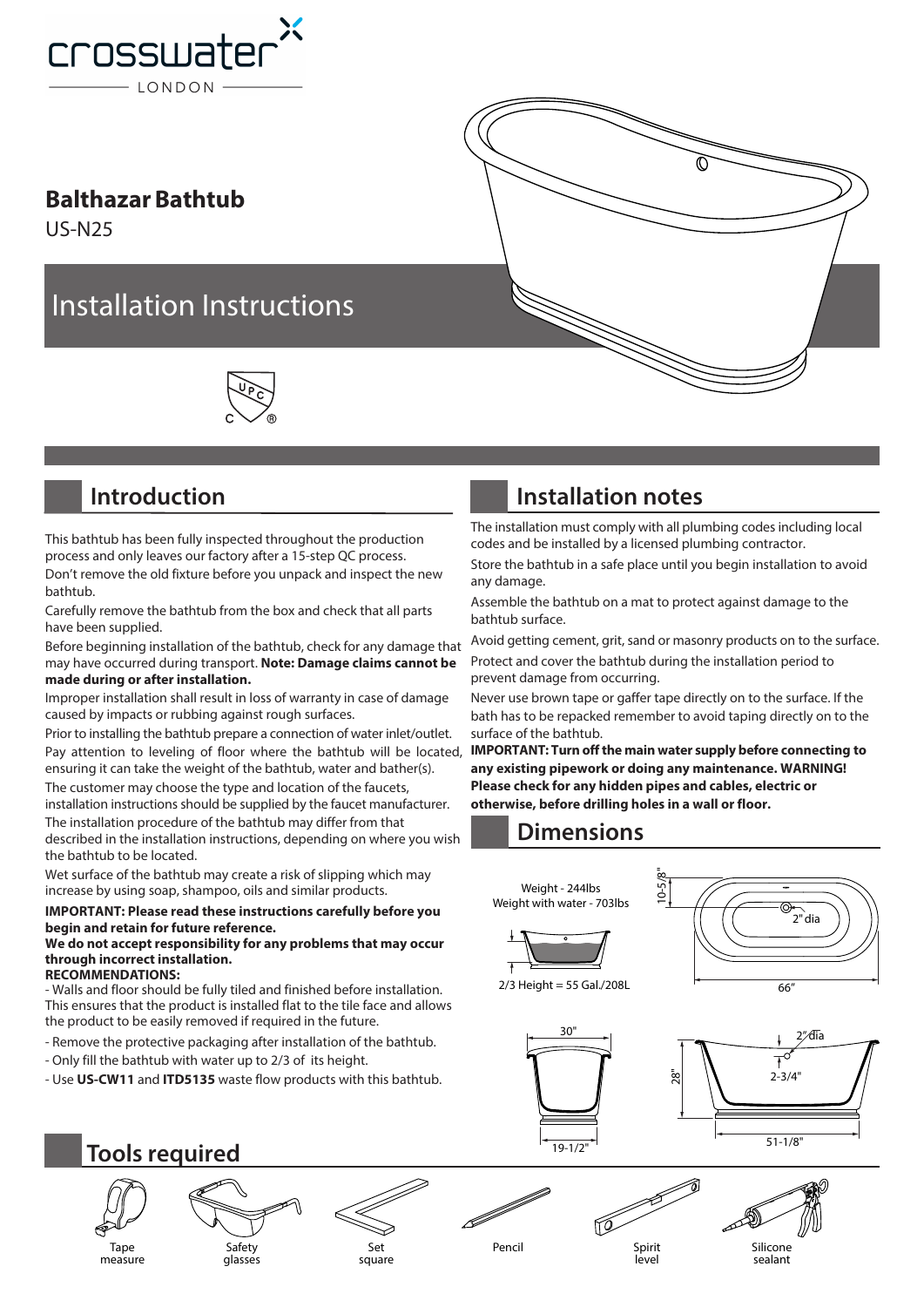**1 Installation - carriage**

#### **IMPORTANT:**

**This bathtub is heavy and installation requires 2 people. Crosswater London cannot accept responsibility for any injuries caused to those attempting to install this bathtub without adequate and appropriate tools or resources.**

- **•** Remove the bathtub carefully from the packaging.
- **Do not** drag the bathtub over rough surfaces or sharp objects. Lift and place the bathtub into position.
- $\bullet$  **Do not** drop the bathtub!
- Check that the wedges have been supplied.

x4

て.



### **2 Installation**

- $\bullet$  This installation guide does not include details of waste connection; final decision about installation of waste connection should be made by a licensed plumber.
- $\bullet$  Install the waste according to the installation instructions supplied with the waste.

**WARNING: DO NOT OVERTIGHTEN the waste as this may cause long-term damage to the bath.** 

**We recommend to use a torque wrench to tighten the waste by using a torque force between 25Nm or 18.5 ft/lb and 50Nm or 36.8 ft/lb.**